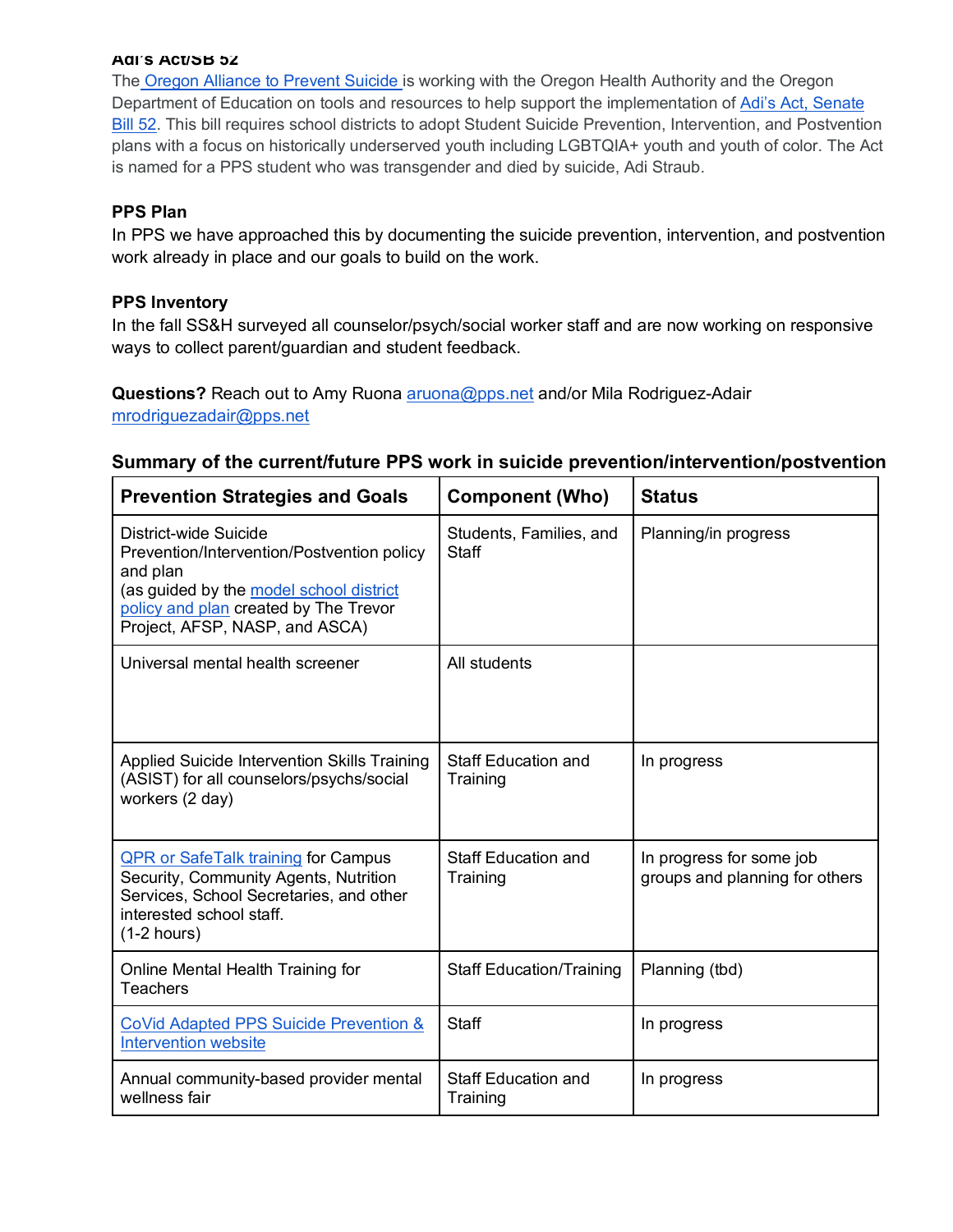| Mental health training for<br>parents/guardians                                    | Family/Caregiver<br>Program | In progress for some schools<br>and planning for others |
|------------------------------------------------------------------------------------|-----------------------------|---------------------------------------------------------|
| <b>GSAs/QSAs</b><br><b>Annual GSA Summit</b><br>Bridge 13 Training- SMYRC          | <b>Student Program</b>      | In progress                                             |
| <b>Student Interest</b><br>groups/activities/arts/sports                           | <b>Student Program</b>      | In progress                                             |
| <b>Culturally specific small groups/mentoring</b>                                  | <b>Student Program</b>      | In progress                                             |
| Race-Based Affinity Groups and staff<br>supports                                   | <b>Student Program</b>      | In progress                                             |
| SEL and Health curricula K-4                                                       | <b>Student Program</b>      | In progress                                             |
| Riding the Waves and Health curriculum<br>5th grade                                | <b>Student Program</b>      | In progress                                             |
| Look Listen Link curriculum 6th-8th grades<br>and Health curriculum                | <b>Student Program</b>      | In progress                                             |
| Signs of Suicide or Response<br>9th-12th grades and Health curriculum              | <b>Student Program</b>      | In progress                                             |
| <b>Lines for Life School presentations</b>                                         | <b>Student Program</b>      | In progress                                             |
| Sources of Strength program                                                        | Student led Program         | Planning (a few schools are<br>already doing this)      |
| <b>Teen Mental Health First Aid</b>                                                | Student led Program         | Planning                                                |
| Youth Resource App                                                                 | <b>Students</b>             | June launch                                             |
| <b>Intervention Strategies</b>                                                     | <b>Component (Who)</b>      | <b>Status</b>                                           |
| <b>Suicide Intervention Flow Chart</b>                                             | <b>Staff</b>                | In progress                                             |
| <b>Suicide Screening Form</b>                                                      | <b>Staff</b>                | In progress                                             |
| <b>Suicide Screening Conversation Toolkits</b><br>(Long version and Short Version) | <b>Staff</b>                | In progress                                             |
| <b>Safety and Supervision Plan</b>                                                 | Students @ school           | In progress                                             |
| At-Home Safety and Support Plan                                                    | Students/Family @<br>home   | In progress                                             |
| Small groups                                                                       | <b>Students</b>             | In progress                                             |
| <b>Student Success Center</b>                                                      | <b>Students</b>             | In progress                                             |
| Mental health and substance use<br>resources, referrals and coordination           | <b>Students</b>             | In progress                                             |